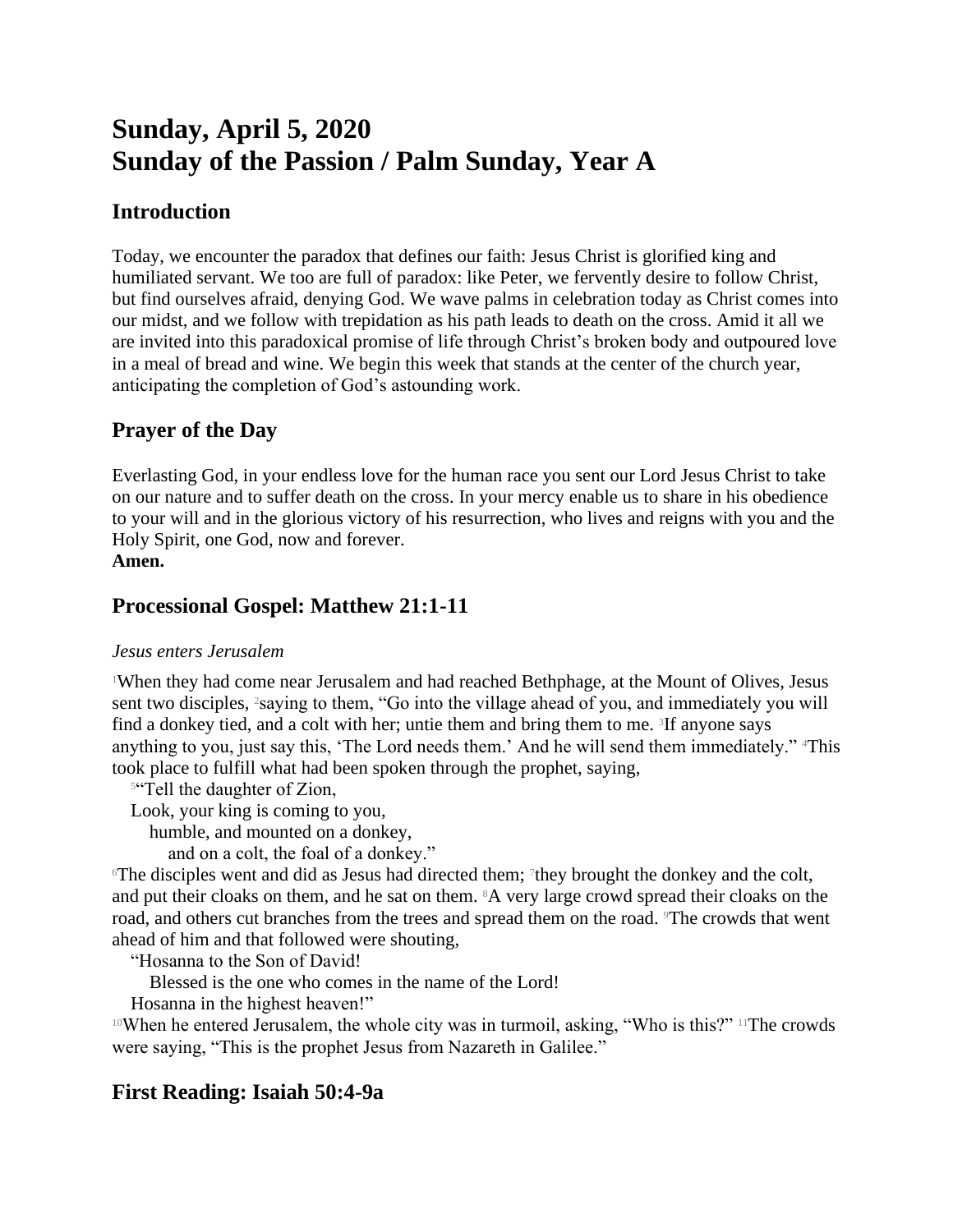*The servant of the Lord expresses absolute confidence in his final vindication, despite the fact that he has been struck and spit upon. This characteristic of the servant played an important role in the early church's understanding of the suffering, death, and resurrection of Jesus.*

<sup>4</sup>The Lord GOD has given me the tongue of a teacher, that I may know how to sustain the weary with a word. Morning by morning he wakens wakens my ear to listen as those who are taught. <sup>5</sup>The Lord GOD has opened my ear, and I was not rebellious, I did not turn backward. 6 I gave my back to those who struck me, and my cheeks to those who pulled out the beard; I did not hide my face from insult and spitting.

<sup>7</sup>The Lord GOD helps me; therefore I have not been disgraced; therefore I have set my face like flint, and I know that I shall not be put to shame; <sup>8</sup>he who vindicates me is near. Who will contend with me? Let us stand up together. Who are my adversaries? Let them confront me. <sup>9a</sup>It is the Lord GOD who helps me; who will declare me guilty?

## **Psalm: Psalm 31:9-16**

*Into your hands, O LORD, I commend my spirit. (Ps. 31:5)*

 $9$ Have mercy on me, O LORD, for I | am in trouble;

my eye is consumed with sorrow, and also my throat | and my belly.

#### <sup>10</sup>**For my life is wasted with grief, and my | years with sighing;**

**my strength fails me because of affliction, and my bones | are consumed.**

<sup>11</sup>I am the scorn of all my enemies, a disgrace to my neighbors, a dismay to  $\vert$  my acquaintances;

when they see me in the street | they avoid me.

#### <sup>12</sup>**Like the dead I am forgotten, | out of mind;**

#### **I am as useless as a | broken pot. R**

<sup>13</sup>For I have heard the whispering of the crowd; fear is  $|$  all around;

they put their heads together against me; they plot to | take my life.

<sup>14</sup>**But as for me, I have trusted in | you, O LORD.**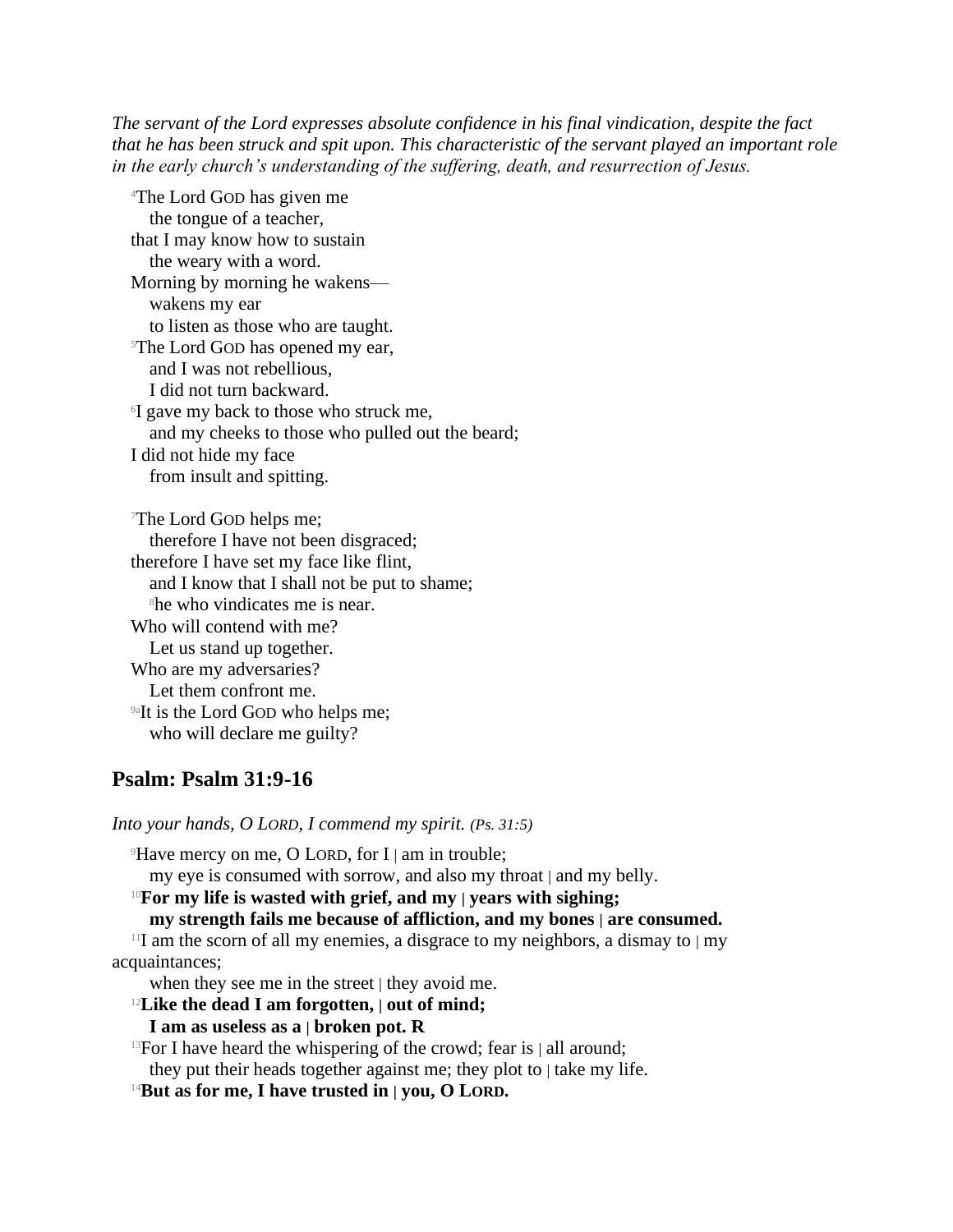#### **I have said, "You | are my God.**

 $15$ My times are | in your hand;

rescue me from the hand of my enemies, and from those who | persecute me.

<sup>16</sup>**Let your face shine up- | on your servant; save me in your | steadfast love." R**

#### **Second Reading: Philippians 2:5-11**

*Paul uses an early Christian hymn to help us comprehend Jesus' obedient selflessness on the cross and how God has made Christ lord over all reality. The perspective of the cross becomes the way we rightly understand God, Christ, our own lives, and fellowship within the community of Christ.*

<sup>5</sup>Let the same mind be in you that was in Christ Jesus,  $\delta$ who, though he was in the form of God, did not regard equality with God as something to be exploited, <sup>7</sup>but emptied himself, taking the form of a slave, being born in human likeness. And being found in human form, <sup>8</sup>he humbled himself and became obedient to the point of death even death on a cross.

<sup>9</sup>Therefore God also highly exalted him and gave him the name that is above every name, <sup>10</sup>so that at the name of Jesus every knee should bend, in heaven and on earth and under the earth, <sup>11</sup>and every tongue should confess that Jesus Christ is Lord, to the glory of God the Father.

## **Gospel: Matthew 26:14--27:66**

*In fulfillment of scripture and obedience to God's will, Jesus goes to the cross so that a new covenant in his blood may bring forgiveness of sins. Even the soldiers who crucify him recognize him to be the Son of God.*

<sup>14</sup>One of the twelve, who was called Judas Iscariot, went to the chief priests <sup>15</sup> and said, "What will you give me if I betray him to you?" They paid him thirty pieces of silver. <sup>16</sup>And from that moment he began to look for an opportunity to betray him.

<sup>17</sup>On the first day of Unleavened Bread the disciples came to Jesus, saying, "Where do you want us to make the preparations for you to eat the Passover?" 18He said, "Go into the city to a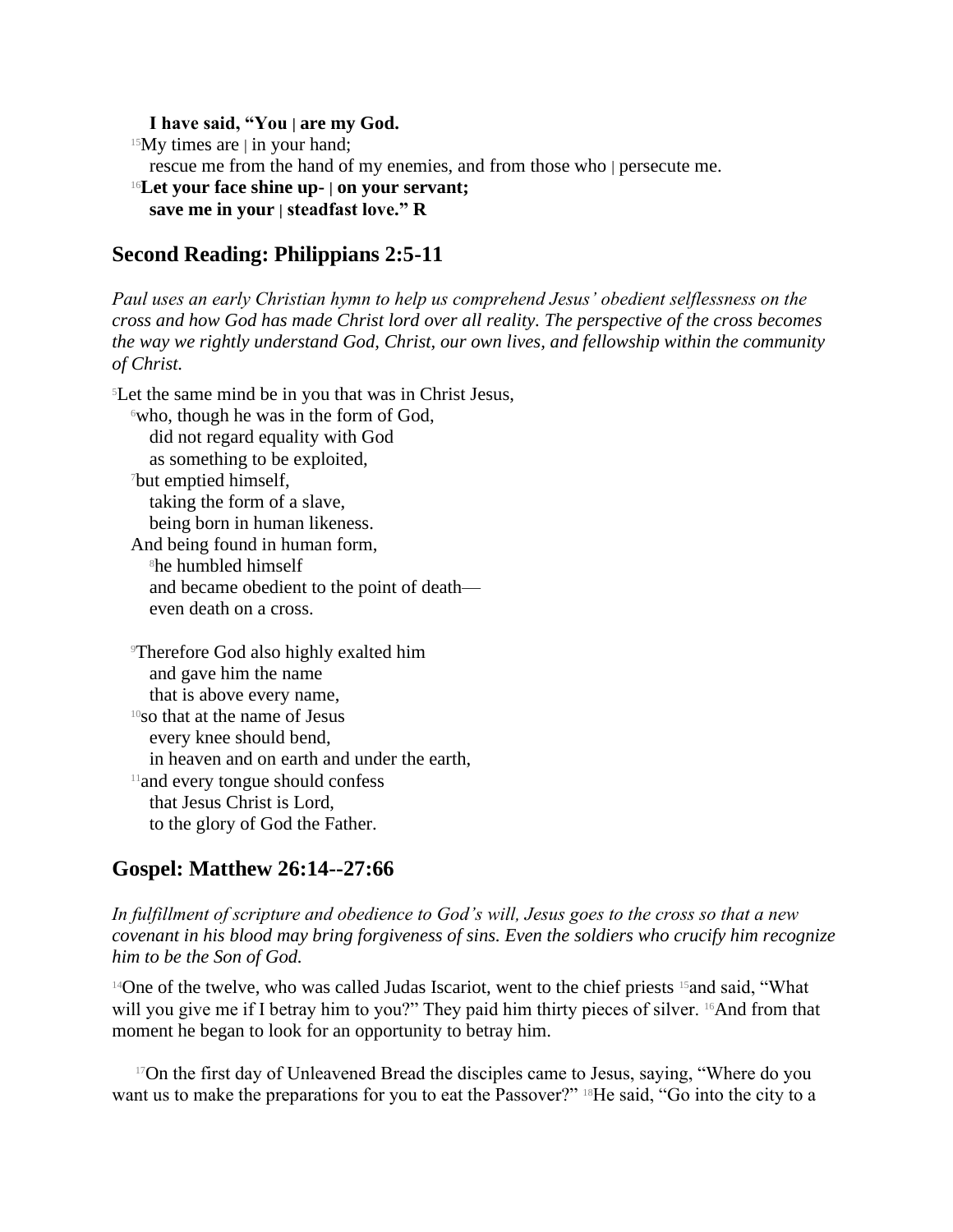certain man, and say to him, 'The Teacher says, My time is near; I will keep the Passover at your house with my disciples.'" <sup>19</sup>So the disciples did as Jesus had directed them, and they prepared the Passover meal.

<sup>20</sup>When it was evening, he took his place with the twelve; <sup>21</sup> and while they were eating, he said, "Truly I tell you, one of you will betray me." <sup>22</sup>And they became greatly distressed and began to say to him one after another, "Surely not I, Lord?" 23He answered, "The one who has dipped his hand into the bowl with me will betray me. 24The Son of Man goes as it is written of him, but woe to that one by whom the Son of Man is betrayed! It would have been better for that one not to have been born." 25Judas, who betrayed him, said, "Surely not I, Rabbi?" He replied, "You have said so."

<sup>26</sup>While they were eating, Jesus took a loaf of bread, and after blessing it he broke it, gave it to the disciples, and said, "Take, eat; this is my body." 27Then he took a cup, and after giving thanks he gave it to them, saying, "Drink from it, all of you; 28for this is my blood of the covenant, which is poured out for many for the forgiveness of sins. <sup>29</sup>I tell you, I will never again drink of this fruit of the vine until that day when I drink it new with you in my Father's kingdom."

<sup>30</sup>When they had sung the hymn, they went out to the Mount of Olives.

<sup>31</sup>Then Jesus said to them, "You will all become deserters because of me this night; for it is written,

'I will strike the shepherd,

and the sheep of the flock will be scattered.'

<sup>32</sup>But after I am raised up, I will go ahead of you to Galilee." <sup>33</sup>Peter said to him, "Though all become deserters because of you, I will never desert you." 34Jesus said to him, "Truly I tell you, this very night, before the cock crows, you will deny me three times." 35Peter said to him, "Even though I must die with you, I will not deny you." And so said all the disciples.

<sup>36</sup>Then Jesus went with them to a place called Gethsemane; and he said to his disciples, "Sit here while I go over there and pray." <sup>37</sup>He took with him Peter and the two sons of Zebedee, and began to be grieved and agitated. <sup>38</sup>Then he said to them, "I am deeply grieved, even to death; remain here, and stay awake with me." 39And going a little farther, he threw himself on the ground and prayed, "My Father, if it is possible, let this cup pass from me; yet not what I want but what you want." <sup>40</sup>Then he came to the disciples and found them sleeping; and he said to Peter, "So, could you not stay awake with me one hour? <sup>41</sup>Stay awake and pray that you may not come into the time of trial; the spirit indeed is willing, but the flesh is weak." 42Again he went away for the second time and prayed, "My Father, if this cannot pass unless I drink it, your will be done." <sup>43</sup>Again he came and found them sleeping, for their eyes were heavy. <sup>44</sup>So leaving them again, he went away and prayed for the third time, saying the same words. 45Then he came to the disciples and said to them, "Are you still sleeping and taking your rest? See, the hour is at hand, and the Son of Man is betrayed into the hands of sinners. 46Get up, let us be going. See, my betrayer is at hand."

<sup>47</sup>While he was still speaking, Judas, one of the twelve, arrived; with him was a large crowd with swords and clubs, from the chief priests and the elders of the people. <sup>48</sup>Now the betrayer had given them a sign, saying, "The one I will kiss is the man; arrest him." 49At once he came up to Jesus and said, "Greetings, Rabbi!" and kissed him. <sup>50</sup>Jesus said to him, "Friend, do what you are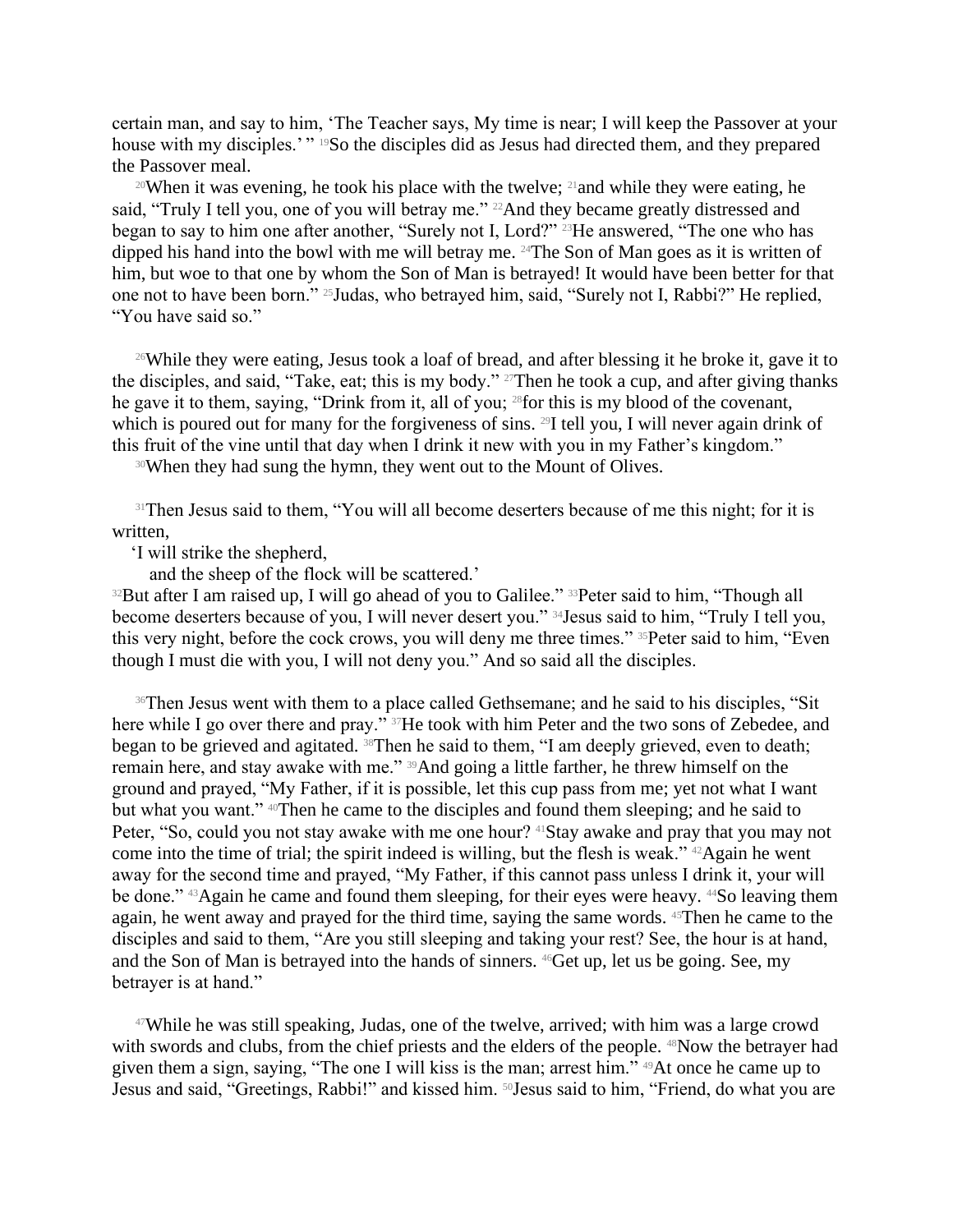here to do." Then they came and laid hands on Jesus and arrested him. <sup>51</sup>Suddenly, one of those with Jesus put his hand on his sword, drew it, and struck the slave of the high priest, cutting off his ear. <sup>52</sup>Then Jesus said to him, "Put your sword back into its place; for all who take the sword will perish by the sword. <sup>53</sup>Do you think that I cannot appeal to my Father, and he will at once send me more than twelve legions of angels? <sup>54</sup>But how then would the scriptures be fulfilled, which say it must happen in this way?" <sup>55</sup>At that hour Jesus said to the crowds, "Have you come out with swords and clubs to arrest me as though I were a bandit? Day after day I sat in the temple teaching, and you did not arrest me. 56But all this has taken place, so that the scriptures of the prophets may be fulfilled." Then all the disciples deserted him and fled.

<sup>57</sup>Those who had arrested Jesus took him to Caiaphas the high priest, in whose house the scribes and the elders had gathered. <sup>58</sup>But Peter was following him at a distance, as far as the courtyard of the high priest; and going inside, he sat with the guards in order to see how this would end. 59Now the chief priests and the whole council were looking for false testimony against Jesus so that they might put him to death,  $\omega$ but they found none, though many false witnesses came forward. At last two came forward <sup>61</sup>and said, "This fellow said, 'I am able to destroy the temple of God and to build it in three days.'" <sup>62</sup>The high priest stood up and said, "Have you no answer? What is it that they testify against you?" <sup>63</sup>But Jesus was silent. Then the high priest said to him, "I put you under oath before the living God, tell us if you are the Messiah, the Son of God." 64Jesus said to him, "You have said so. But I tell you,

From now on you will see the Son of Man

seated at the right hand of Power

and coming on the clouds of heaven."

<sup>65</sup>Then the high priest tore his clothes and said, "He has blasphemed! Why do we still need witnesses? You have now heard his blasphemy. <sup>66</sup>What is your verdict?" They answered, "He deserves death." <sup>67</sup>Then they spat in his face and struck him; and some slapped him, <sup>68</sup>saying, "Prophesy to us, you Messiah! Who is it that struck you?"

<sup>69</sup>Now Peter was sitting outside in the courtyard. A servant-girl came to him and said, "You also were with Jesus the Galilean." <sup>70</sup>But he denied it before all of them, saying, "I do not know what you are talking about." <sup>71</sup>When he went out to the porch, another servant-girl saw him, and she said to the bystanders, "This man was with Jesus of Nazareth." 72Again he denied it with an oath, "I do not know the man." 73After a little while the bystanders came up and said to Peter, "Certainly you are also one of them, for your accent betrays you." 74Then he began to curse, and he swore an oath, "I do not know the man!" At that moment the cock crowed. <sup>75</sup>Then Peter remembered what Jesus had said: "Before the cock crows, you will deny me three times." And he went out and wept bitterly.27:

<sup>1</sup>When morning came, all the chief priests and the elders of the people conferred together against Jesus in order to bring about his death. 2They bound him, led him away, and handed him over to Pilate the governor.

<sup>3</sup>When Judas, his betrayer, saw that Jesus was condemned, he repented and brought back the thirty pieces of silver to the chief priests and the elders. 4He said, "I have sinned by betraying innocent blood." But they said, "What is that to us? See to it yourself." <sup>5</sup>Throwing down the pieces of silver in the temple, he departed; and he went and hanged himself. 6But the chief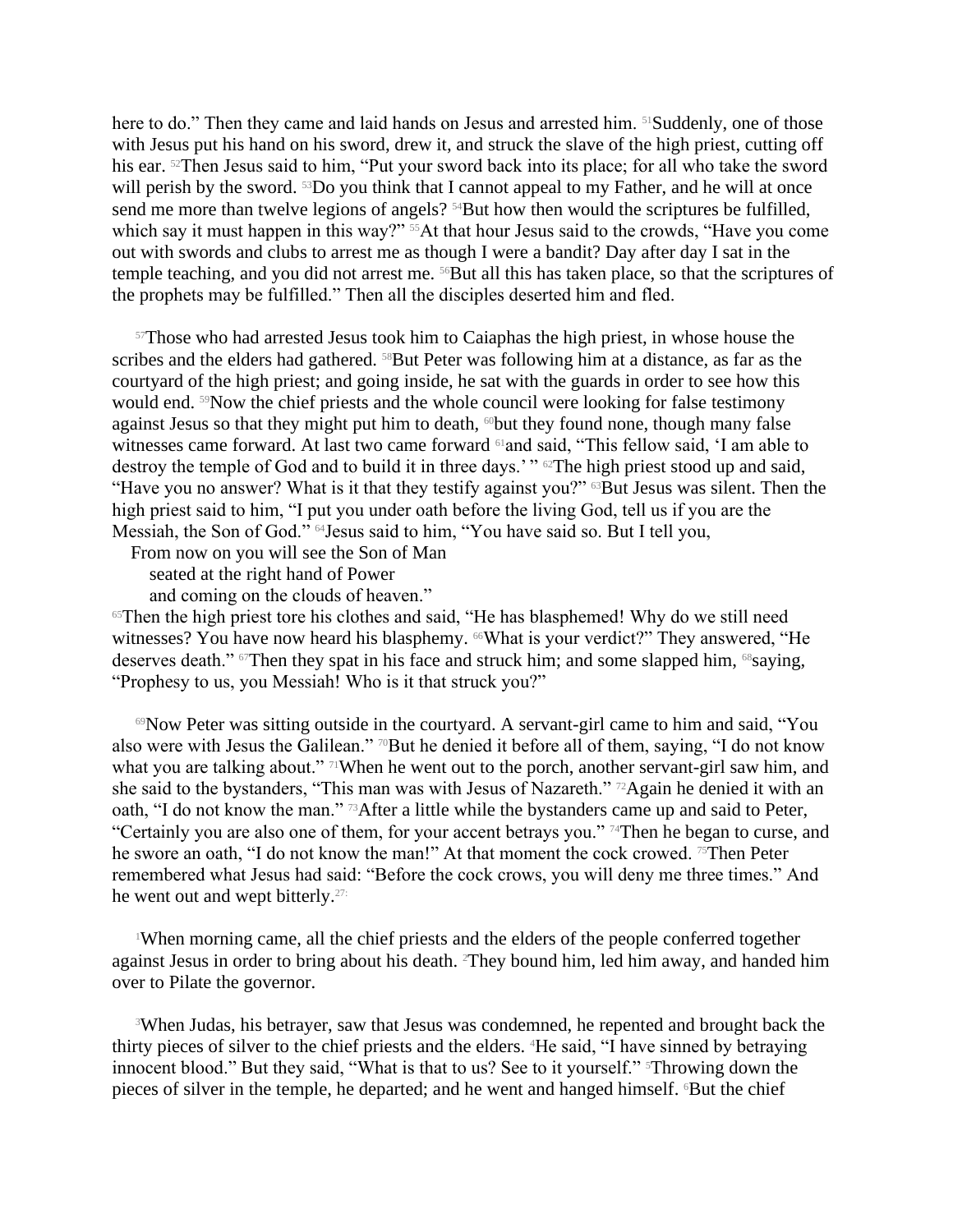priests, taking the pieces of silver, said, "It is not lawful to put them into the treasury, since they are blood money." 7After conferring together, they used them to buy the potter's field as a place to bury foreigners. <sup>8</sup>For this reason that field has been called the Field of Blood to this day. <sup>9</sup>Then was fulfilled what had been spoken through the prophet Jeremiah, "And they took the thirty pieces of silver, the price of the one on whom a price had been set, on whom some of the people of Israel had set a price, <sup>10</sup>and they gave them for the potter's field, as the Lord commanded me."

<sup>11</sup>Now Jesus stood before the governor; and the governor asked him, "Are you the King of the Jews?" Jesus said, "You say so." 12But when he was accused by the chief priests and elders, he did not answer. 13Then Pilate said to him, "Do you not hear how many accusations they make against you?" 14But he gave him no answer, not even to a single charge, so that the governor was greatly amazed.

 $15$ Now at the festival the governor was accustomed to release a prisoner for the crowd, anyone whom they wanted. <sup>16</sup>At that time they had a notorious prisoner, called Jesus Barabbas. <sup>17</sup>So after they had gathered, Pilate said to them, "Whom do you want me to release for you, Jesus Barabbas or Jesus who is called the Messiah?" <sup>18</sup>For he realized that it was out of jealousy that they had handed him over. 19While he was sitting on the judgment seat, his wife sent word to him, "Have nothing to do with that innocent man, for today I have suffered a great deal because of a dream about him." 20Now the chief priests and the elders persuaded the crowds to ask for Barabbas and to have Jesus killed. <sup>21</sup>The governor again said to them, "Which of the two do you want me to release for you?" And they said, "Barabbas." <sup>22</sup>Pilate said to them, "Then what should I do with Jesus who is called the Messiah?" All of them said, "Let him be crucified!" <sup>23</sup>Then he asked, "Why, what evil has he done?" But they shouted all the more, "Let him be crucified!"

<sup>24</sup>So when Pilate saw that he could do nothing, but rather that a riot was beginning, he took some water and washed his hands before the crowd, saying, "I am innocent of this man's blood; see to it yourselves." <sup>25</sup>Then the people as a whole answered, "His blood be on us and on our children!" 26So he released Barabbas for them; and after flogging Jesus, he handed him over to be crucified.

<sup>27</sup>Then the soldiers of the governor took Jesus into the governor's headquarters, and they gathered the whole cohort around him. <sup>28</sup>They stripped him and put a scarlet robe on him, <sup>29</sup>and after twisting some thorns into a crown, they put it on his head. They put a reed in his right hand and knelt before him and mocked him, saying, "Hail, King of the Jews!" <sup>30</sup>They spat on him, and took the reed and struck him on the head. 31After mocking him, they stripped him of the robe and put his own clothes on him. Then they led him away to crucify him.

<sup>32</sup>As they went out, they came upon a man from Cyrene named Simon; they compelled this man to carry his cross. 33And when they came to a place called Golgotha (which means Place of a Skull), <sup>34</sup>they offered him wine to drink, mixed with gall; but when he tasted it, he would not drink it. 35And when they had crucified him, they divided his clothes among themselves by casting lots; 36then they sat down there and kept watch over him. 37Over his head they put the charge against him, which read, "This is Jesus, the King of the Jews."

<sup>38</sup>Then two bandits were crucified with him, one on his right and one on his left. <sup>39</sup>Those who